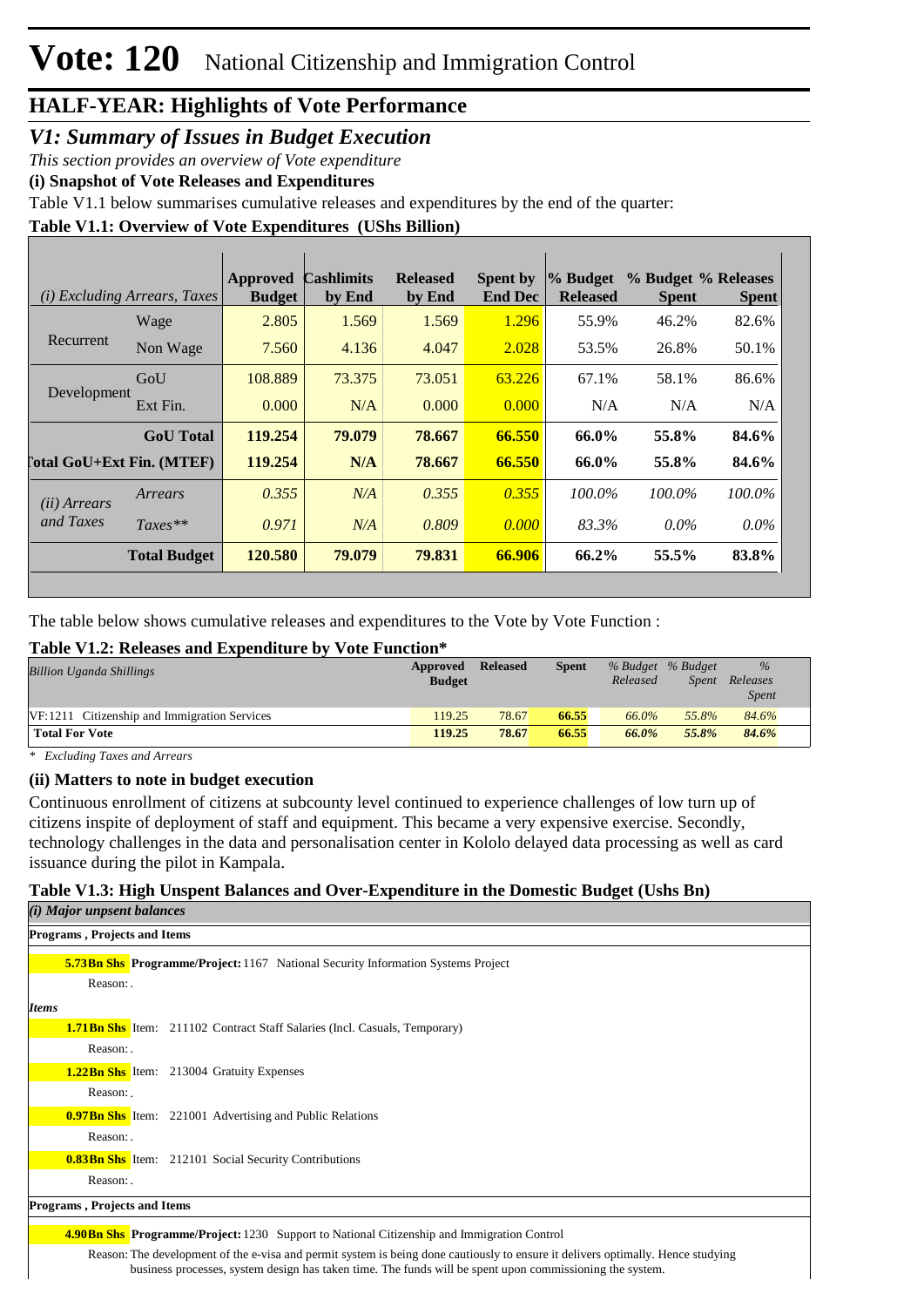| <b>Items</b>                                                                                                                                                                                                                                 |
|----------------------------------------------------------------------------------------------------------------------------------------------------------------------------------------------------------------------------------------------|
| <b>3.59Bn Shs</b> Item: 231005 Machinery and equipment                                                                                                                                                                                       |
| Reason: The development of the e-visa and permit system is being done cautiously to ensure it delivers optimally. Hence studying<br>business processes, system design has taken time. The funds will be spent upon commissioning the system. |
| <b>0.81 Bn Shs</b> Item: 312204 Taxes on Machinery, Furniture & Vehicles                                                                                                                                                                     |
| Reason: Items such as vehicles, equipment for digitisation of files, equipment for e-visa and permit system have not been procured,<br>implying the tax components remain unspent.                                                           |
| <b>Programs, Projects and Items</b>                                                                                                                                                                                                          |
| <b>1.23Bn Shs Programme/Project: 04</b><br><b>Immigration Control</b>                                                                                                                                                                        |
| Reason: Procurement process for East Africa single tourist visa is at technical evaluation. All funds is expected to be utilised upon<br>supply of the visa stickers.                                                                        |
| <b>Items</b>                                                                                                                                                                                                                                 |
| <b>1.00 Bn Shs</b> Item: 221007 Books, Periodicals & Newspapers                                                                                                                                                                              |
| Reason: Procurement process for East Africa single tourist visa is at technical evaluation. All funds is expected to be utilised upon<br>supply of the visa stickers.                                                                        |
| <b>Programs, Projects and Items</b>                                                                                                                                                                                                          |
| <b>0.85Bn Shs Programme/Project: 03</b><br>Citizenship and Passport Control                                                                                                                                                                  |
| Reason: Unspent balance is for procurement of blank passports which is yet to be completed.                                                                                                                                                  |
| <b>Items</b>                                                                                                                                                                                                                                 |
| <b>0.70 Bn Shs</b> Item: 221007 Books, Periodicals & Newspapers                                                                                                                                                                              |
| Reason: Unspent balance is for procurement of blank passports which is yet to be completed.                                                                                                                                                  |
| (ii) Expenditures in excess of the original approved budget                                                                                                                                                                                  |
| <b>Excluding Taxes and Arrears</b>                                                                                                                                                                                                           |

## *V2: Performance Highlights*

*This section provides highlights of output performance, focusing on key outputs and actions impelemented to improve section performance.*

#### **Table V2.1: Key Vote Output Indicators and Expenditures\***

| Vote, Vote Function<br><b>Key Output</b> | <b>Approved Budget and</b><br><b>Planned outputs</b>                                                                                                                               | <b>Cumulative Expenditure</b><br>and Performance                                                                                                                                                                                                                                                                                                                                                                                                                                                                                                                                                                                                                                         | <b>Status and Reasons for any</b><br><b>Variation from Plans</b> |
|------------------------------------------|------------------------------------------------------------------------------------------------------------------------------------------------------------------------------------|------------------------------------------------------------------------------------------------------------------------------------------------------------------------------------------------------------------------------------------------------------------------------------------------------------------------------------------------------------------------------------------------------------------------------------------------------------------------------------------------------------------------------------------------------------------------------------------------------------------------------------------------------------------------------------------|------------------------------------------------------------------|
|                                          | Vote Function: 1211 Citizenship and Immigration Services                                                                                                                           |                                                                                                                                                                                                                                                                                                                                                                                                                                                                                                                                                                                                                                                                                          |                                                                  |
| <b>Output: 121101</b>                    | Citizens facilitated to travel in and out of the country.                                                                                                                          |                                                                                                                                                                                                                                                                                                                                                                                                                                                                                                                                                                                                                                                                                          |                                                                  |
| Description of Performance:              | Facilitate travel for Uganda<br>citizens by issuing 95% of all<br>passport applications received.<br>Decentralise passport issuance<br>system to Gulu regional<br>passport center. | -Facilitated travel for citizens<br>through issuance of 41,765<br>passports comprised of 41,434<br>ordinary passports, 67 official,<br>147 diplomatic and 117 East<br>African passports.<br>-41 refugees issued with<br>conventional travel documents,<br>50 persons issued certificate of<br>identity.<br>-117 foreigners were granted<br>citizenship of which 111 by<br>registration and 6 due to<br>marriage to Ugandans<br>-135 dual citizenship<br>certificates granted; consisting<br>of 18 foreigners and 117<br>Ugandans in disapora.<br>-Passport issuance system<br>maintained in two regional<br>centers of Mbale and<br>Mbarara, headquarters and 3<br>missions of Pretoria. |                                                                  |
|                                          |                                                                                                                                                                                    | Washington and London.                                                                                                                                                                                                                                                                                                                                                                                                                                                                                                                                                                                                                                                                   |                                                                  |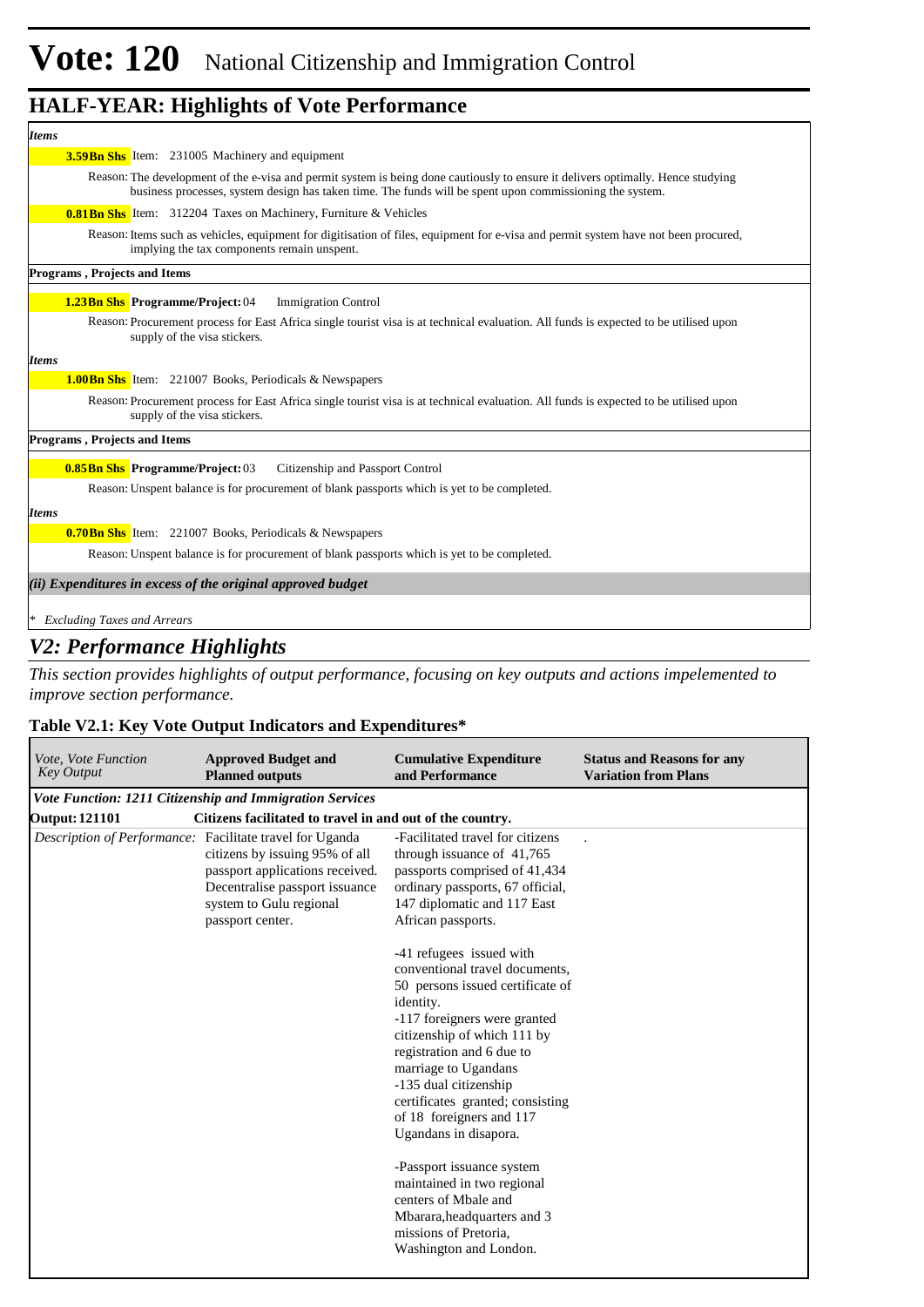| Vote, Vote Function<br>Key Output                                                                                                                                                                                                                                                          | <b>Approved Budget and</b><br><b>Planned outputs</b>                                               | <b>Cumulative Expenditure</b><br>and Performance                                                                                                                                                                                                                                                                                                                                                                                                                                                                                                                                                                                                                                                                                                                  | <b>Status and Reasons for any</b><br><b>Variation from Plans</b>                                                                                                                    |
|--------------------------------------------------------------------------------------------------------------------------------------------------------------------------------------------------------------------------------------------------------------------------------------------|----------------------------------------------------------------------------------------------------|-------------------------------------------------------------------------------------------------------------------------------------------------------------------------------------------------------------------------------------------------------------------------------------------------------------------------------------------------------------------------------------------------------------------------------------------------------------------------------------------------------------------------------------------------------------------------------------------------------------------------------------------------------------------------------------------------------------------------------------------------------------------|-------------------------------------------------------------------------------------------------------------------------------------------------------------------------------------|
|                                                                                                                                                                                                                                                                                            |                                                                                                    | -Lead time for passport issuance<br>is 10 working days from 14<br>working days in 2012.                                                                                                                                                                                                                                                                                                                                                                                                                                                                                                                                                                                                                                                                           |                                                                                                                                                                                     |
| Performance Indicators:                                                                                                                                                                                                                                                                    |                                                                                                    |                                                                                                                                                                                                                                                                                                                                                                                                                                                                                                                                                                                                                                                                                                                                                                   |                                                                                                                                                                                     |
| No. of days taken to issue of<br>a passports.                                                                                                                                                                                                                                              | 10                                                                                                 | 10                                                                                                                                                                                                                                                                                                                                                                                                                                                                                                                                                                                                                                                                                                                                                                |                                                                                                                                                                                     |
| % of passports issued out of<br>applications received                                                                                                                                                                                                                                      | 95                                                                                                 | 97                                                                                                                                                                                                                                                                                                                                                                                                                                                                                                                                                                                                                                                                                                                                                                |                                                                                                                                                                                     |
| <b>Output Cost:</b>                                                                                                                                                                                                                                                                        | UShs Bn:<br>2.626                                                                                  | UShs Bn:                                                                                                                                                                                                                                                                                                                                                                                                                                                                                                                                                                                                                                                                                                                                                          | 29.2%<br>0.766 % Budget Spent:                                                                                                                                                      |
| <b>Output: 121102</b>                                                                                                                                                                                                                                                                      | Facilitated entry, stay and exit of foreigners                                                     |                                                                                                                                                                                                                                                                                                                                                                                                                                                                                                                                                                                                                                                                                                                                                                   |                                                                                                                                                                                     |
| Description of Performance: Facilitate employment,                                                                                                                                                                                                                                         | the country through issuance of<br>at least 80% of all applications<br>received (for work permits, | -Facilitated investment and<br>investment and stay of Aliens in employment through issuance of<br>4,840 work permits, of which<br>$63.6\%(3,080)$ are                                                                                                                                                                                                                                                                                                                                                                                                                                                                                                                                                                                                             |                                                                                                                                                                                     |
|                                                                                                                                                                                                                                                                                            | dependant passes, residence<br>permits, students passes and<br>visas).                             | -Issued 3,430 students passes of<br>which 1,349 are gratis passes                                                                                                                                                                                                                                                                                                                                                                                                                                                                                                                                                                                                                                                                                                 |                                                                                                                                                                                     |
|                                                                                                                                                                                                                                                                                            |                                                                                                    | -2,322 dependants of work<br>permit holders granted<br>dependant passes(811 children,<br>1,394 spouses, and 117 other<br>forms of dependants).                                                                                                                                                                                                                                                                                                                                                                                                                                                                                                                                                                                                                    |                                                                                                                                                                                     |
|                                                                                                                                                                                                                                                                                            |                                                                                                    | -1,850 special passes issued to<br>foreign employees on short<br>contracts and those formalising<br>their investments                                                                                                                                                                                                                                                                                                                                                                                                                                                                                                                                                                                                                                             |                                                                                                                                                                                     |
| Performance Indicators:                                                                                                                                                                                                                                                                    |                                                                                                    |                                                                                                                                                                                                                                                                                                                                                                                                                                                                                                                                                                                                                                                                                                                                                                   |                                                                                                                                                                                     |
| No. of days taken to issue a<br>work permit                                                                                                                                                                                                                                                | 10                                                                                                 | 8                                                                                                                                                                                                                                                                                                                                                                                                                                                                                                                                                                                                                                                                                                                                                                 |                                                                                                                                                                                     |
| <b>Output Cost:</b>                                                                                                                                                                                                                                                                        | UShs Bn:<br>3.298                                                                                  | UShs Bn:                                                                                                                                                                                                                                                                                                                                                                                                                                                                                                                                                                                                                                                                                                                                                          | 29.9%<br>0.987 % Budget Spent:                                                                                                                                                      |
|                                                                                                                                                                                                                                                                                            |                                                                                                    |                                                                                                                                                                                                                                                                                                                                                                                                                                                                                                                                                                                                                                                                                                                                                                   |                                                                                                                                                                                     |
| <b>Output: 121103</b><br>Legal advisory, enforcement, compliance and removal of ilegal immigrants.<br>Description of Performance: Succesfully carry out<br>prosecution of at least 95% of<br>all offenders of immigration law found illegal removed from the<br>and liable for prosecution |                                                                                                    | investigated; of which 260 were facility/investigation room for<br>country.<br>-31 offenders of immigration<br>laws were arraigned in court,<br>successfully prosecuted, fined<br>and deported; making the total<br>number of deportees<br>291immigrants.<br>-101 appeals against denied<br>work permits were processed.<br>Processing of appeals takes 7<br>working days.<br>-20 Appeals processed from<br>Hon. Ministers Office; of which<br>5 were rejected.<br>-Legal advice given on 45<br>passport applications and 86<br>cases of citizenship.<br>-Reviewed and drafted<br>guidelines for: citizenship by<br>registration, citizenship by<br>naturalisation, work permit<br>applications, certificate of<br>residence, re-entry pass and<br>security bond. | -797 immigrants arrested and/or The Department lacks a holding<br>suspects arrested during<br>inspections. This delays<br>investigations and prosecutions<br>of illegal immigrants. |
|                                                                                                                                                                                                                                                                                            |                                                                                                    | -Served 277 quit notice to leave<br>the country out of 308 rejected<br>work permit applications.                                                                                                                                                                                                                                                                                                                                                                                                                                                                                                                                                                                                                                                                  |                                                                                                                                                                                     |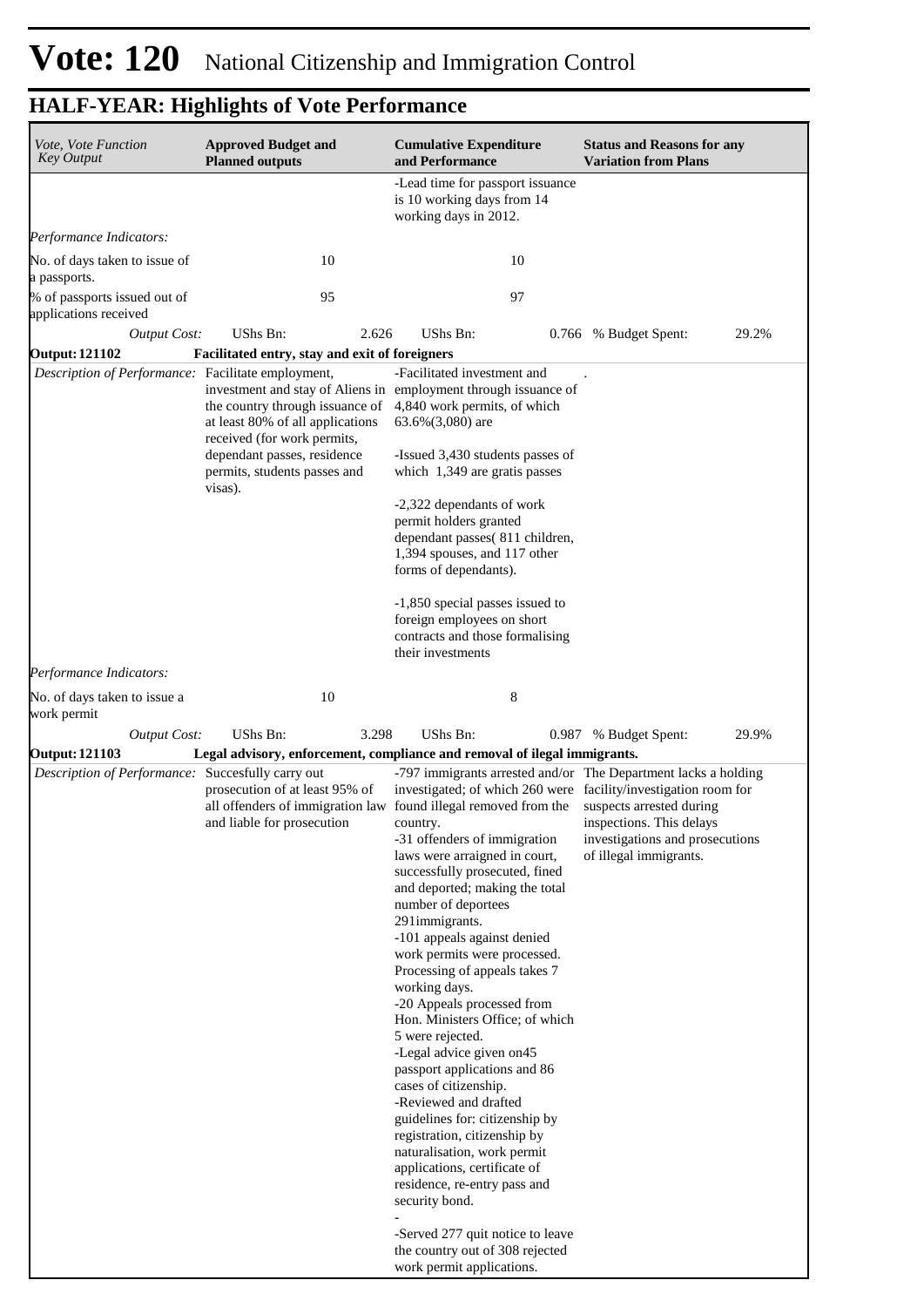| Vote, Vote Function<br><b>Key Output</b>                                           | <b>Approved Budget and</b><br><b>Planned outputs</b>                                                                                                              |                                                                                                                                       | <b>Status and Reasons for any</b><br><b>Variation from Plans</b>                                                                                                                              |  |  |
|------------------------------------------------------------------------------------|-------------------------------------------------------------------------------------------------------------------------------------------------------------------|---------------------------------------------------------------------------------------------------------------------------------------|-----------------------------------------------------------------------------------------------------------------------------------------------------------------------------------------------|--|--|
|                                                                                    |                                                                                                                                                                   | Follow up of those cases on<br>going.                                                                                                 |                                                                                                                                                                                               |  |  |
| Performance Indicators:                                                            |                                                                                                                                                                   |                                                                                                                                       |                                                                                                                                                                                               |  |  |
| % of cases won against those<br>registered againts suspected<br>illegal immigrants | 95                                                                                                                                                                | 100                                                                                                                                   |                                                                                                                                                                                               |  |  |
| <b>Output Cost:</b>                                                                | UShs Bn:<br>0.900                                                                                                                                                 | UShs Bn:                                                                                                                              | 0.430 % Budget Spent:<br>47.7%                                                                                                                                                                |  |  |
| <b>Output: 121105</b>                                                              | <b>Border Control.</b><br>Description of Performance: - Continue to facilitate at least                                                                           | -Procured 4 double Cabin Patrol The number of border posts                                                                            |                                                                                                                                                                                               |  |  |
|                                                                                    | 95% of all visa prone travellers<br>into the country with visas. -<br>Maintain and operate 34<br>immigration border posts.                                        | Pick up Trucks (all fitted with<br>MIDAS-Migration Information<br>Data Analysis System) for<br>border surveillance.                   | with infrastructure and systems<br>that meet minimum standards is<br>only 12 out of 42 border posts,<br>i.e 28.5%.<br>The outputs achieved this<br>quarter i.e vehicles, boat and             |  |  |
|                                                                                    |                                                                                                                                                                   | -Procured 1 Marine<br>Vessel(Boat) for Albertine<br>surveillance.                                                                     | MIDAS system could only be<br>possible with financial support<br>from International Organisation<br>for Migration(IOM).                                                                       |  |  |
|                                                                                    |                                                                                                                                                                   | -Installed MIDAS software in 4<br>Immigration border posts of<br>Cyanika, Goli, Afogi, and<br>Bunagana.                               |                                                                                                                                                                                               |  |  |
|                                                                                    |                                                                                                                                                                   | -All 34 immigration borders<br>maintained and operational with<br>4 borders operating 24 hours.                                       |                                                                                                                                                                                               |  |  |
|                                                                                    |                                                                                                                                                                   | -At least 1.5million travellers<br>cleared through immigration<br>entry/exit points.                                                  |                                                                                                                                                                                               |  |  |
| Performance Indicators:                                                            |                                                                                                                                                                   |                                                                                                                                       |                                                                                                                                                                                               |  |  |
| % of immigration service<br>delivery points which meet<br>set standards            | 32                                                                                                                                                                | 23.5                                                                                                                                  |                                                                                                                                                                                               |  |  |
| Lead time in clearing<br>travelers at borders                                      | 3                                                                                                                                                                 | 2                                                                                                                                     |                                                                                                                                                                                               |  |  |
| <b>Output Cost:</b>                                                                | <b>UShs Bn:</b><br>0.278                                                                                                                                          | UShs Bn:                                                                                                                              | 39.7%<br>0.110 % Budget Spent:                                                                                                                                                                |  |  |
| <b>Output: 121106</b>                                                              | <b>Identity Cards issued.</b>                                                                                                                                     |                                                                                                                                       |                                                                                                                                                                                               |  |  |
|                                                                                    | Description of Performance: -15 million National I.D. cards<br>personalised, printed and<br>issued. - Continuous registration<br>at subcounty level undertaken. - | -Registered 923,000 citizens<br>under continuous registration at<br>subcounty level.                                                  | According to the provisional<br>results by UBOS in the Census<br>2014, the number of Ugandans<br>aged 16 years and above was                                                                  |  |  |
|                                                                                    | Continuous data processing at<br>Personalisation center carried<br>out.                                                                                           | -5 million National ID cards<br>personalised and printed.                                                                             | 15.9 million people. At the close<br>of registration of citizens,<br>15.6million people were                                                                                                  |  |  |
|                                                                                    |                                                                                                                                                                   | -7.1 million National ID data<br>sets in the National<br>Identification register have<br>been transferred to Electoral<br>Commission, | successfully registered reflecting<br>a 98% performance.<br>Immediately thereafter, data<br>processing commenced and by<br>end of second quarter at least 5<br>million National ID cards were |  |  |
|                                                                                    |                                                                                                                                                                   | -104,000 citizens issued<br>national Identity Cards in the<br>pilot phase.                                                            | personalised and printed.<br>However, due to technology and<br>other mobilsation challenges,<br>only 104,000 national ID cards<br>were issued in the pilot phase in<br>Kampala.               |  |  |
| Performance Indicators:                                                            |                                                                                                                                                                   | 0.01                                                                                                                                  |                                                                                                                                                                                               |  |  |
| % of Ugandans 18 years and<br>above issued with National<br>Identity cards         | 83.33                                                                                                                                                             |                                                                                                                                       |                                                                                                                                                                                               |  |  |
| % of eligible Ugandans                                                             | 100                                                                                                                                                               | 84                                                                                                                                    |                                                                                                                                                                                               |  |  |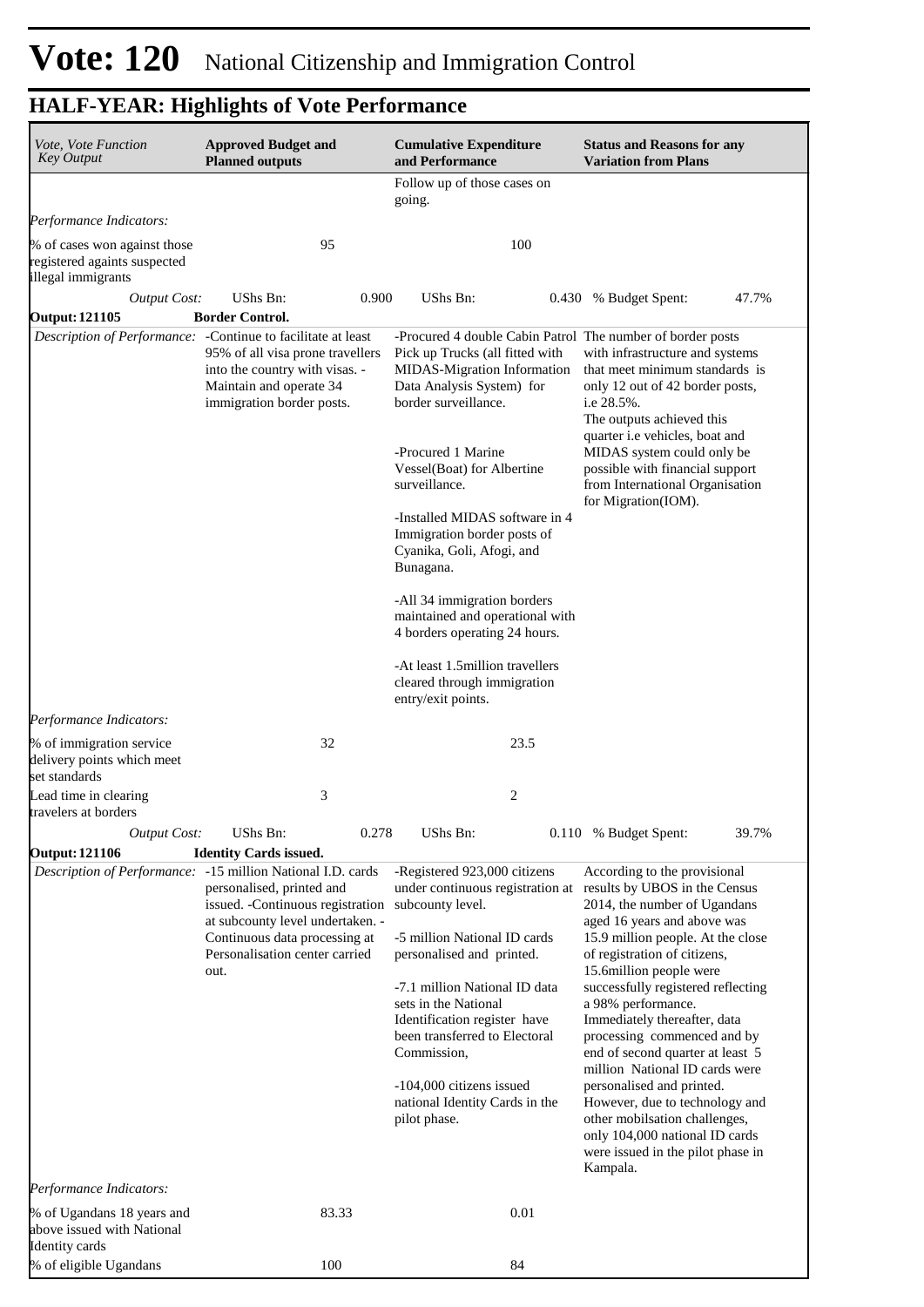| <i>Vote, Vote Function</i><br>Key Output | <b>Approved Budget and</b><br><b>Planned outputs</b> | <b>Cumulative Expenditure</b><br>and Performance | <b>Status and Reasons for any</b><br><b>Variation from Plans</b> |
|------------------------------------------|------------------------------------------------------|--------------------------------------------------|------------------------------------------------------------------|
| registered for National Id               |                                                      |                                                  |                                                                  |
| Output Cost:                             | UShs Bn:                                             | 78.362<br>UShs Bn:                               | 40.249 % Budget Spent:<br>51.4%                                  |
| <b>Vote Function Cost</b>                | <b>UShs Bn:</b>                                      | 119.254 UShs Bn:                                 | 66.550 % Budget Spent:<br>55.8%                                  |
| <b>Cost of Vote Services:</b>            | UShs $B_n$ :                                         | 119.254 <i>UShs Bn</i> :                         | <b>66.550</b> % Budget Spent:<br>55.8%                           |

*\* Excluding Taxes and Arrears*

.

#### **Table V2.2: Implementing Actions to Improve Vote Performance**

| <b>Planned Actions:</b>                                                                                                                                                                                                       | <b>Actual Actions:</b>                                                                                                                                                                                                                                                                                                                                                                                                                                                                                                                                                                                    | <b>Reasons for Variation</b>                                                                                                                                                |
|-------------------------------------------------------------------------------------------------------------------------------------------------------------------------------------------------------------------------------|-----------------------------------------------------------------------------------------------------------------------------------------------------------------------------------------------------------------------------------------------------------------------------------------------------------------------------------------------------------------------------------------------------------------------------------------------------------------------------------------------------------------------------------------------------------------------------------------------------------|-----------------------------------------------------------------------------------------------------------------------------------------------------------------------------|
| Vote: 120 National Citizenship and Immigration Control                                                                                                                                                                        |                                                                                                                                                                                                                                                                                                                                                                                                                                                                                                                                                                                                           |                                                                                                                                                                             |
| Vote Function: 1211 Citizenship and Immigration Services                                                                                                                                                                      |                                                                                                                                                                                                                                                                                                                                                                                                                                                                                                                                                                                                           |                                                                                                                                                                             |
| -Registration of 15 million citizens<br>-Personalise, print and issue 15 million ID<br>cards to citizens.                                                                                                                     | -15.6 million citizens registered so far; of<br>which 776,000 citizens enrolled under<br>continuous registration at subcounty level.<br>-2 million National ID cards personalised<br>and printed.<br>-4.1 million National ID data sets in the<br>National Identification register have been<br>transferred to Electoral Commission, with<br>an additional 2.2 million ready for transfer.<br>-12.8 million data sets successfully<br>imported into the system of which 11.7<br>million with complete image enhancement.<br>-Citizenship verification succesfully<br>completed for 6.2 million data sets. | There has been a marked slowdown in the<br>number of citizens registered under the<br>continuous enrollment at subcounty level.                                             |
| Vote: 120 National Citizenship and Immigration Control                                                                                                                                                                        |                                                                                                                                                                                                                                                                                                                                                                                                                                                                                                                                                                                                           |                                                                                                                                                                             |
| Vote Function: 1211 Citizenship and Immigration Services                                                                                                                                                                      |                                                                                                                                                                                                                                                                                                                                                                                                                                                                                                                                                                                                           |                                                                                                                                                                             |
| Construct the border post of Sebagolo<br>border post under JLOS funding.<br>-Complete Cyanika, Kaiso Tonya, Vurra<br>and Kizinga border constructions.                                                                        | -Construction of Cyanika border post<br>almost complete. Putting Terrazzo and<br>interior finishing ongoing. Construction of<br>Kizinga is at window level, Vurra is at<br>roofing stage. Ntoroko border<br>construction site handed over to contractor.                                                                                                                                                                                                                                                                                                                                                  | Ngomoromo border construction awaits<br>clearance from Solicitor General.<br>Meanwhile commencement of Ntoroko<br>construction is delayed due to missing<br>land agreement. |
| - Establish electronic visa and permit<br>system at Headquarters and at 6 maojor<br>border posts.<br>-Implement ICT MasterPlan<br>-Build staff IT capacity.<br>-Extend PISCES/PIRS to more borders of<br>Goli, Oraba and Lia. | -Contract awarded to Gemalto to establish<br>the electronic visa and permit system.<br>Completed study of immigration business<br>processes. System design commenced.                                                                                                                                                                                                                                                                                                                                                                                                                                     |                                                                                                                                                                             |

## *V3: Details of Releases and Expenditure*

*This section provides a comprehensive summary of the outputs delivered by the Vote and further details of Vote expenditures by Vote Function and Expenditure Item.*

#### **Table V3.1: GoU Releases and Expenditure by Output\***

| <b>Billion Uganda Shillings</b>                                                     | Approved<br><b>Budget</b> | <b>Released</b> | <b>Spent</b> | $%$ GoU<br><b>Budget</b><br>Released | $%$ GoU<br><b>Budget</b><br><i>Spent</i> | $%$ GoU<br>Releases<br><i>Spent</i> |
|-------------------------------------------------------------------------------------|---------------------------|-----------------|--------------|--------------------------------------|------------------------------------------|-------------------------------------|
| VF:1211 Citizenship and Immigration Services                                        | 119.25                    | 78.67           | 66.55        | 66.0%                                | 55.8%                                    | 84.6%                               |
| Class: Outputs Provided                                                             | 92.80                     | 53.75           | 45.72        | 57.9%                                | 49.3%                                    | 85.1%                               |
| 121101 Citizens facilitated to travel in and out of the country.                    | 2.63                      | 1.61            | 0.77         | 61.5%                                | 29.2%                                    | 47.5%                               |
| 121102 Facilitated entry, stay and exit of foreign expatriates.                     | 3.30                      | 2.22            | 0.99         | 67.2%                                | 29.9%                                    | 44.5%                               |
| 121103 Legal advisory, enforcement, compliance and removal of ilegal<br>immigrants. | 0.90                      | 0.45            | 0.43         | 50.4%                                | 47.7%                                    | 94.6%                               |
| 121104 Policy, monitoring and public relations.                                     | 7.13                      | 4.26            | 3.10         | 59.7%                                | 43.4%                                    | 72.6%                               |
| 121105 Border Control.                                                              | 0.28                      | 0.11            | 0.11         | 40.4%                                | 39.7%                                    | 98.2%                               |
| 121106 Identity Cards issued.                                                       | 78.36                     | 45.00           | 40.25        | 57.4%                                | 51.4%                                    | 89.4%                               |
| Internal Audit Improved<br>121107                                                   | 0.12                      | 0.05            | 0.05         | 44.0%                                | 43.3%                                    | 98.4%                               |
| 121108 Support to Regional Immigration offices                                      | 0.08                      | 0.04            | 0.04         | 48.9%                                | 45.3%                                    | 92.7%                               |
| Class: Capital Purchases                                                            | 26.46                     | 24.92           | 20.83        | 94.2%                                | 78.7%                                    | 83.6%                               |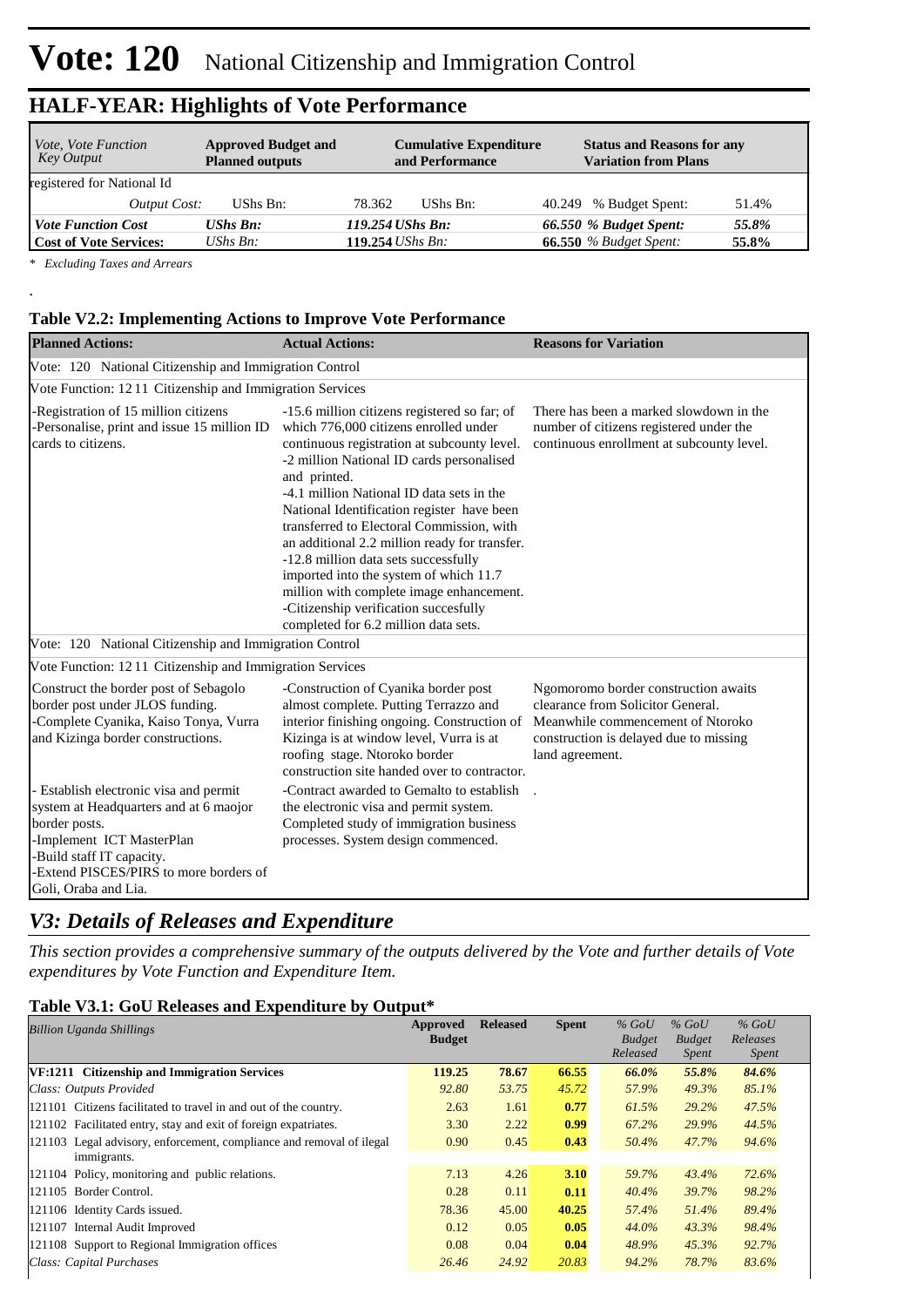# **Vote: 120** National Citizenship and Immigration Control

# **HALF-YEAR: Highlights of Vote Performance**

| 121175 Purchase of Motor Vehicles and Other Transport Equipment  | 0.47   | 0.47  | 0.00  | $100.0\%$ | $0.0\%$ | $0.0\%$ |  |
|------------------------------------------------------------------|--------|-------|-------|-----------|---------|---------|--|
| 121176 Purchase of Office and ICT Equipment, including Software  | 4.68   | 3.26  | 0.00  | 69.7%     | $0.0\%$ | $0.0\%$ |  |
| 121177 Purchase of Specialised Machinery & Equipment             | 21.23  | 21.16 | 20.83 | 99.7%     | 98.1%   | 98.4%   |  |
| 121178 Purchase of Office and Residential Furniture and Fittings | 0.09   | 0.03  | 0.00  | 33.3%     | $0.0\%$ | $0.0\%$ |  |
| <b>Total For Vote</b>                                            | 119.25 | 78.67 | 66.55 | 66.0%     | 55.8%   | 84.6%   |  |
|                                                                  |        |       |       |           |         |         |  |

*\* Excluding Taxes and Arrears*

#### **Table V3.2: 2015/16 GoU Expenditure by Item**

| <b>Billion Uganda Shillings</b>                           | Approved<br><b>Budget</b> | <b>Releases</b> | Expend-<br>iture | % Budged<br><b>Released</b> | % Budget<br><b>Spent</b> | %Releases<br><b>Spent</b> |
|-----------------------------------------------------------|---------------------------|-----------------|------------------|-----------------------------|--------------------------|---------------------------|
| <b>Output Class: Outputs Provided</b>                     | 92.80                     | 53.75           | 45.72            | 57.9%                       | 49.3%                    | 85.1%                     |
| 211101 General Staff Salaries                             | 2.80                      | 1.57            | <b>1.30</b>      | 55.9%                       | 46.2%                    | 82.6%                     |
| 211102 Contract Staff Salaries (Incl. Casuals, Temporary) | 26.60                     | 13.30           | 11.60            | 50.0%                       | 43.6%                    | 87.2%                     |
| 211103 Allowances                                         | 34.76                     | 22.79           | 22.67            | 65.6%                       | 65.2%                    | 99.5%                     |
| 212101 Social Security Contributions                      | 2.66                      | 1.22            | 0.39             | 45.8%                       | 14.6%                    | 31.8%                     |
| 213001 Medical expenses (To employees)                    | 0.03                      | 0.01            | 0.01             | 39.0%                       | 38.3%                    | 98.3%                     |
| 213002 Incapacity, death benefits and funeral expenses    | 0.04                      | 0.02            | 0.01             | 50.0%                       | 34.6%                    | 69.2%                     |
| 213004 Gratuity Expenses                                  | 6.65                      | 3.05            | 1.83             | 45.8%                       | 27.5%                    | 60.0%                     |
| 221001 Advertising and Public Relations                   | 2.44                      | 2.05            | <b>1.07</b>      | 84.0%                       | 43.8%                    | 52.1%                     |
| 221002 Workshops and Seminars                             | 0.14                      | 0.06            | 0.04             | 41.4%                       | 27.3%                    | 66.0%                     |
| 221003 Staff Training                                     | 1.14                      | 0.12            | 0.05             | 10.5%                       | 4.7%                     | 45.1%                     |
| 221006 Commissions and related charges                    | 0.31                      | 0.18            | 0.18             | 58.3%                       | 58.3%                    | 100.0%                    |
| 221007 Books, Periodicals & Newspapers                    | 2.43                      | 2.02            | 0.32             | 83.3%                       | 13.1%                    | 15.8%                     |
| 221008 Computer supplies and Information Technology (IT)  | 0.03                      | 0.01            | 0.01             | 39.0%                       | 26.8%                    | 68.6%                     |
| 221009 Welfare and Entertainment                          | 0.14                      | 0.08            | 0.06             | 53.5%                       | 45.4%                    | 84.7%                     |
| 221010 Special Meals and Drinks                           | 0.04                      | 0.02            | 0.02             | 39.0%                       | 39.0%                    | 100.0%                    |
| 221011 Printing, Stationery, Photocopying and Binding     | 0.84                      | 0.40            | 0.36             | 47.2%                       | 42.3%                    | 89.7%                     |
| 221012 Small Office Equipment                             | 0.17                      | 0.05            | 0.04             | 31.5%                       | 23.5%                    | 74.6%                     |
| 221016 IFMS Recurrent costs                               | 0.02                      | 0.01            | 0.01             | 39.0%                       | 39.0%                    | 100.0%                    |
| 221017 Subscriptions                                      | 0.01                      | 0.00            | 0.00             | 56.0%                       | 6.4%                     | 11.5%                     |
| 222001 Telecommunications                                 | 0.26                      | 0.11            | 0.03             | 43.8%                       | 10.1%                    | 23.1%                     |
| $223003$ Rent – (Produced Assets) to private entities     | 0.07                      | 0.03            | 0.00             | 39.0%                       | 0.0%                     | 0.0%                      |
| 223005 Electricity                                        | 0.49                      | 0.24            | 0.05             | 49.3%                       | 9.3%                     | 18.9%                     |
| 223006 Water                                              | 0.09                      | 0.05            | 0.03             | 50.0%                       | 35.6%                    | 71.2%                     |
| 223901 Rent – (Produced Assets) to other govt. units      | 0.60                      | 0.48            | 0.15             | 79.2%                       | 25.0%                    | 31.6%                     |
| 224004 Cleaning and Sanitation                            | 0.37                      | 0.17            | 0.08             | 44.4%                       | 20.0%                    | 45.2%                     |
| 224005 Uniforms, Beddings and Protective Gear             | 0.19                      | 0.10            | 0.04             | 51.9%                       | 23.2%                    | 44.7%                     |
| 227001 Travel inland                                      | 2.43                      | 1.49            | 1.47             | 61.1%                       | 60.6%                    | 99.2%                     |
| 227002 Travel abroad                                      | 0.24                      | 0.14            | 0.13             | 57.9%                       | 53.3%                    | 92.1%                     |
| 227004 Fuel, Lubricants and Oils                          | 5.75                      | 3.45            | 3.36             | 60.1%                       | 58.4%                    | 97.2%                     |
| 228001 Maintenance - Civil                                | 0.06                      | 0.02            | 0.02             | 37.7%                       | 29.3%                    | 77.9%                     |
| 228002 Maintenance - Vehicles                             | 0.07                      | 0.03            | 0.01             | 46.8%                       | 21.5%                    | 45.9%                     |
| 228003 Maintenance – Machinery, Equipment & Furniture     | 0.93                      | 0.50            | 0.41             | 54.3%                       | 43.9%                    | 80.9%                     |
| <b>Output Class: Capital Purchases</b>                    | 27.43                     | 25.72           | 20.83            | 93.8%                       | 75.9%                    | 81.0%                     |
| 231004 Transport equipment                                | 0.47                      | 0.47            | 0.00             | 100.0%                      | 0.0%                     | 0.0%                      |
| 231005 Machinery and equipment                            | 25.90                     | 24.42           | 20.83            | 94.3%                       | 80.4%                    | 85.3%                     |
| 231006 Furniture and fittings (Depreciation)              | 0.09                      | 0.03            | 0.00             | 33.3%                       | 0.0%                     | 0.0%                      |
| 312204 Taxes on Machinery, Furniture & Vehicles           | 0.97                      | 0.81            | 0.00             | 83.3%                       | 0.0%                     | 0.0%                      |
| <b>Output Class: Arrears</b>                              | 0.36                      | 0.36            | 0.36             | 100.0%                      | 100.0%                   | $100.0\%$                 |
| 321605 Domestic arrears (Budgeting)                       | 0.35                      | 0.35            | 0.35             | 100.0%                      | 100.0%                   | 100.0%                    |
| 321614 Electricity arrears (Budgeting)                    | 0.01                      | 0.01            | 0.01             | 100.0%                      | 100.0%                   | 100.0%                    |
| <b>Grand Total:</b>                                       | 120.58                    | 79.83           | 66.91            | 66.2%                       | 55.5%                    | 83.8%                     |
| <b>Total Excluding Taxes and Arrears:</b>                 | 119.25                    | 78.67           | 66.55            | 66.0%                       | 55.8%                    | 84.6%                     |

### **Table V3.3: GoU Releases and Expenditure by Project and Programme\***

|    | <b>Billion Uganda Shillings</b>              | Approved<br><b>Budget</b> | <b>Released</b> | <b>Spent</b> | $%$ GoU<br><b>Budget</b><br>Released | $%$ GoU<br><b>Budget</b><br><i>Spent</i> | $%$ GoU<br>Releases<br><i>Spent</i> |
|----|----------------------------------------------|---------------------------|-----------------|--------------|--------------------------------------|------------------------------------------|-------------------------------------|
|    | VF:1211 Citizenship and Immigration Services | 119.25                    | 78.67           | 66.55        | 66.0%                                | 55.8%                                    | 84.6%                               |
|    | <b>Recurrent Programmes</b>                  |                           |                 |              |                                      |                                          |                                     |
| 0  | Office of the Director                       | 3.18                      | 1.18            | 1.00         | $37.1\%$                             | 31.3%                                    | 84.3%                               |
| 02 | Legal and Inspection Services                | 0.90                      | 0.45            | 0.43         | 50.4%                                | 47.7%                                    | 94.6%                               |
|    |                                              |                           |                 |              |                                      |                                          |                                     |